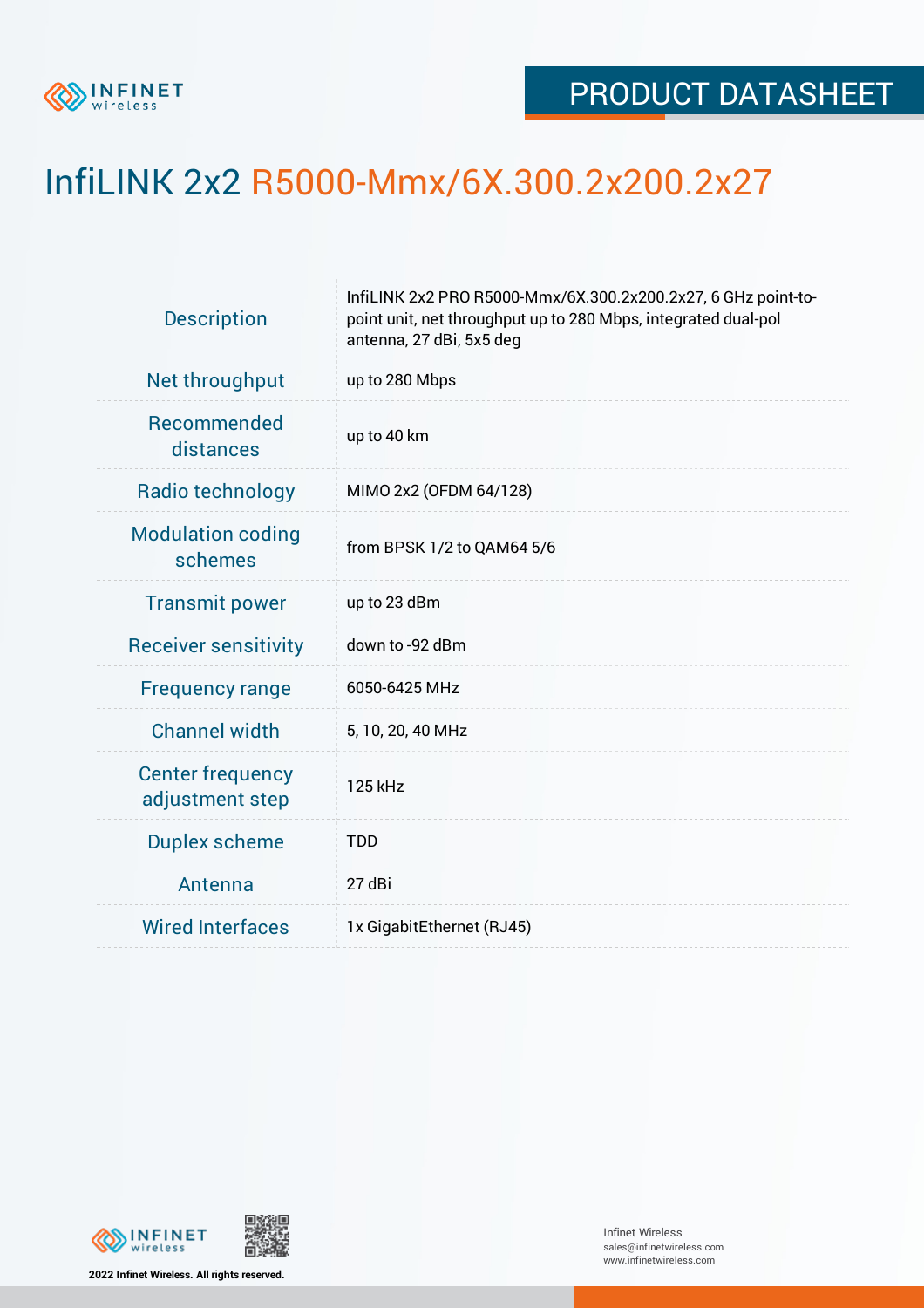

## PRODUCT DATASHEET

## InfiLINK 2x2 R5000-Mmx/6X.300.2x200.2x27

| <b>Consumption</b>         | up to 20 W                                                                                                                                                                                                                                                                                                                  |                            |                       |                          |              |                 |  |  |
|----------------------------|-----------------------------------------------------------------------------------------------------------------------------------------------------------------------------------------------------------------------------------------------------------------------------------------------------------------------------|----------------------------|-----------------------|--------------------------|--------------|-----------------|--|--|
| <b>Power options</b>       | 110-240 VAC @ 50/60 Hz, ±4356 VDC                                                                                                                                                                                                                                                                                           |                            |                       |                          |              |                 |  |  |
| <b>Outdoor Unit (ODU)</b>  | 600 x 600 x 75 mm, 6.4 kg                                                                                                                                                                                                                                                                                                   |                            |                       |                          |              |                 |  |  |
|                            |                                                                                                                                                                                                                                                                                                                             |                            |                       |                          |              |                 |  |  |
| <b>Part Number Options</b> | Prefix<br>R5000-                                                                                                                                                                                                                                                                                                            | Freq.<br><b>Band</b><br>6X | <b>Bitrate</b><br>300 | Output<br>Power<br>2x200 | Ant.<br>2x27 | Capacity<br>300 |  |  |
|                            | Mmx                                                                                                                                                                                                                                                                                                                         |                            |                       |                          |              |                 |  |  |
| <b>Part Number Example</b> | R5000-Mmx/6X.300.2x200.2x27                                                                                                                                                                                                                                                                                                 |                            |                       |                          |              |                 |  |  |
| <b>Packing List</b>        | - Outdoor unit R5000-Mmx/6X.300.2x200.2x27 - 1 pcs.<br>- Power Supply IDU-BS-G - 1 pcs.<br>- Power Cord - 1 pcs.<br>- Connector - 1 pcs.<br>- Standard RJ-45 connector - 1 pcs.<br>- Shielded RJ-45 connector - 1 pcs.<br>- RJ-45 Plug Cap - 1 pcs.<br>- MONT-KIT-85S Mounting kit - 1 pcs.<br>- Quick Start Guide - 1 pcs. |                            |                       |                          |              |                 |  |  |



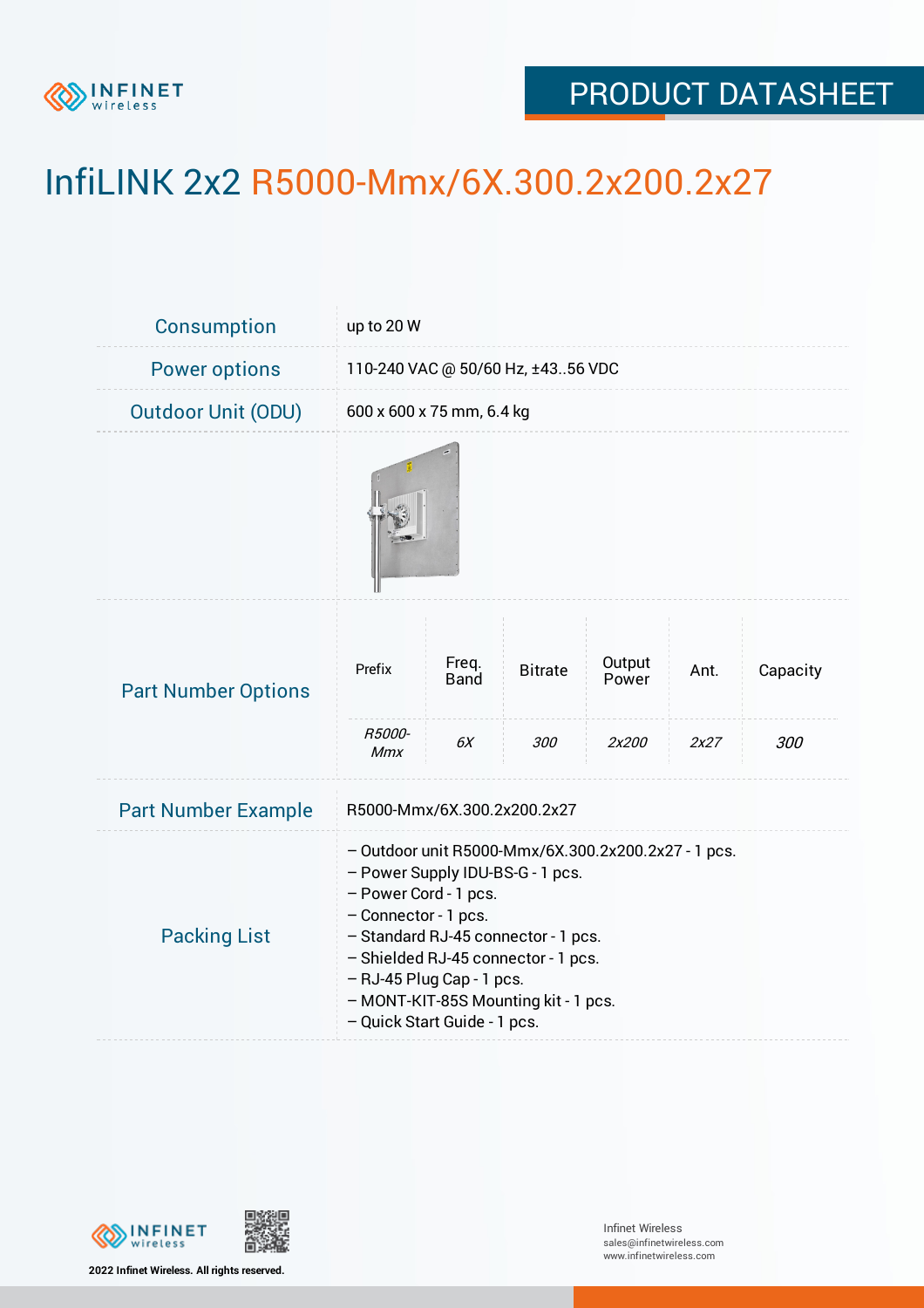

## PRODUCT DATASHEET

# InfiLINK 2x2 R5000-Mmx/6X.300.2x200.2x27

### Features

#### **RADIO**

- **Voice/RTP Aware Superpacketing**
- **DFS**
- **Automatic Bitrate Control** Þ
- Þ **Automatic Transmit Power Control**
- ь **TDD synchronization using AUX-ODU-SYNC (excluding Smn/Lmn)**
- **Spectrum Analyzer mode** ۰
- **Channel testing tools** ١

#### **NETWORKING**

- **Ethernet-over-IP and IP-over-IP tunneling**
- **ARP protocol support** ٠
- ۱ **MAC/IP filtering**
- Þ **Full-fledged 2nd layer switch**
- Þ **RIPv2 / OSPFv2 /static routing**
- **L2/L3 Firewall** Þ
- **NAT (multipool, H.323-aware)** Þ
- Þ **DHCP client/server/relay**

#### **MANAGEMENT FEATURES**

- **Various Management Protocols: HTTP, HTTPS, Telnet, SSH, SNMP v1/2c/3 (MIB-II and proprietary MIBs)**
- **Graphical User Interface**
- **LED Indication: power status, wireless and wired link status, signal level**
- **Antenna alignment tool**
- ٠ **Automatic software update**
- **Online monitoring with proprietary EMS InfiMONITOR.**

#### **QUALITY-OF-SERVICE**

- **17 priority queues**
- **IEEE 802.1p support**
- **IP TOS / DiffServ support**
- ٠ **Full voice support**
- **Traffic limiting (absolute, relative, mixed)** ٠
- **Traffic redirection**